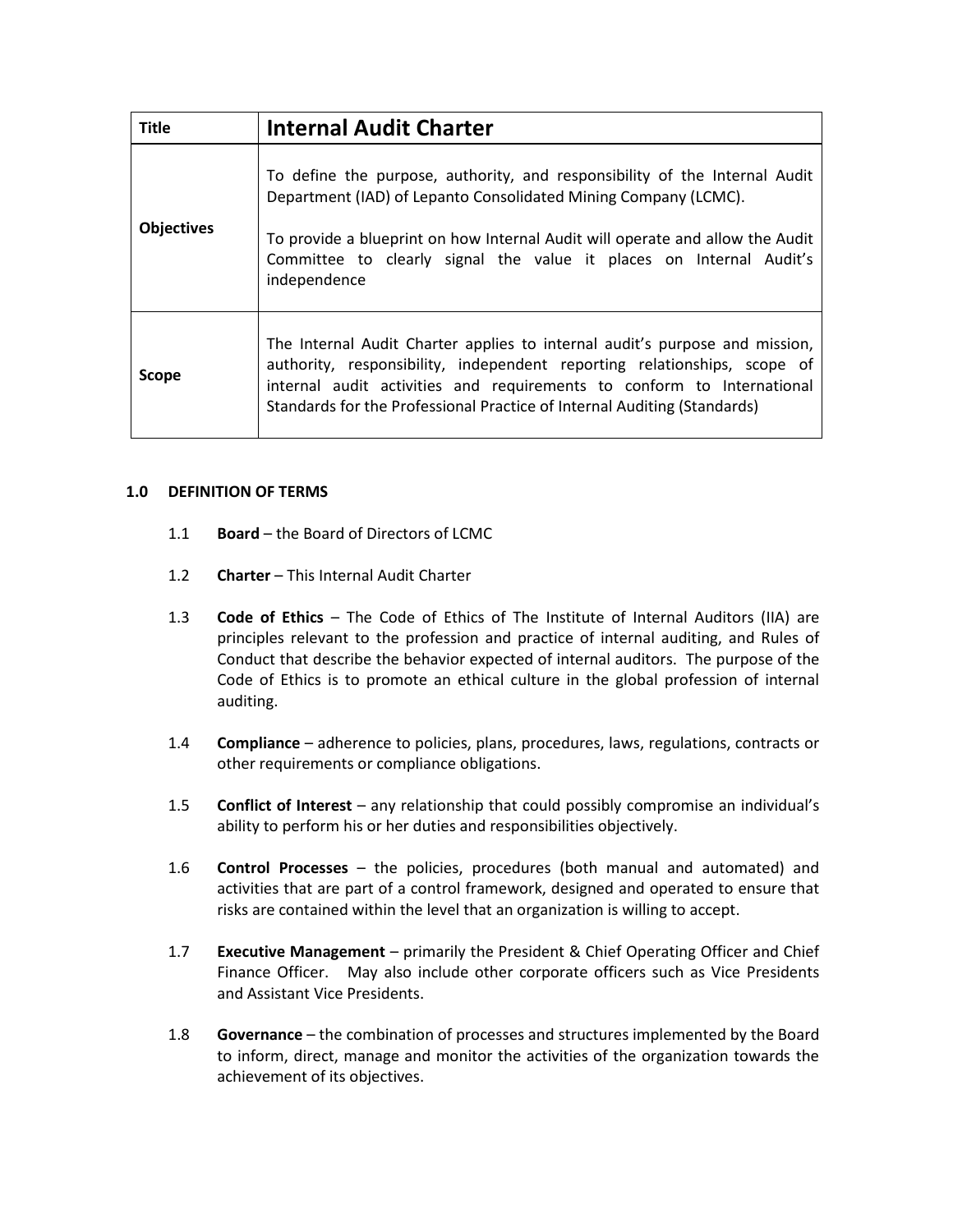- 1.9 **Independence** the freedom from conditions that threaten the ability of the internal audit activity to carry out internal audit responsibilities in an unbiased manner.
- 1.10 **Objectivity** An unbiased mental attitude that allows internal auditors to perform engagements in such a manner that they believe in their work product and that no quality compromises are made. Objectivity requires that internal auditors do not subordinate their judgment on audit matters to others.
- 1.11 **Risk** the possibility of an event occurring that will have an impact on the achievement of objectives. Risk is measured in terms of impact and likelihood.
- 1.12 **Risk Management** a process to identify, assess, manage and control potential events or situations to provide reasonable assurance regarding the achievement of the organization's objectives.
- 1.13 **Standards**  A professional pronouncement promulgated by the Internal Audit Standards Board that delineates the requirements for performing a broad range of internal audit activities and for evaluating internal audit performance. Also pertains to International Standard for the Professional Practice of Internal Auditing

## **2.0 POLICY STATEMENT**

The Internal Audit Charter is a formal document approved by the Audit Committee and agreed to by management. The Charter defines the purpose, authority, and responsibility of the IAD of LCMC. It also establishes the Internal Audit's position within LCMC and reporting lines, authorizes access to records, people and physical properties relevant to the performance of IAD's engagements.

## **3.0 PROVISIONS**

#### **3.1 Purpose and Mission**

The purpose of the IAD is to add value and improve the operations of LCMC and its affiliates by providing independent and objective assurance and consulting services. The mission of IAD is to provide risk-based and objective assurance and advice to LCMC in relation to governance, risk management, and control processes.

## **3.2 Standards for the Professional Practice of Internal Auditing**

The IAD shall adhere to the mandatory elements of The Institute of Internal Auditors' International Professional Practices Framework including the Core Principles for the Professional Practice of Internal Auditing, the Code of Ethics, and the International Standards for the Professional Practice of Internal Auditing.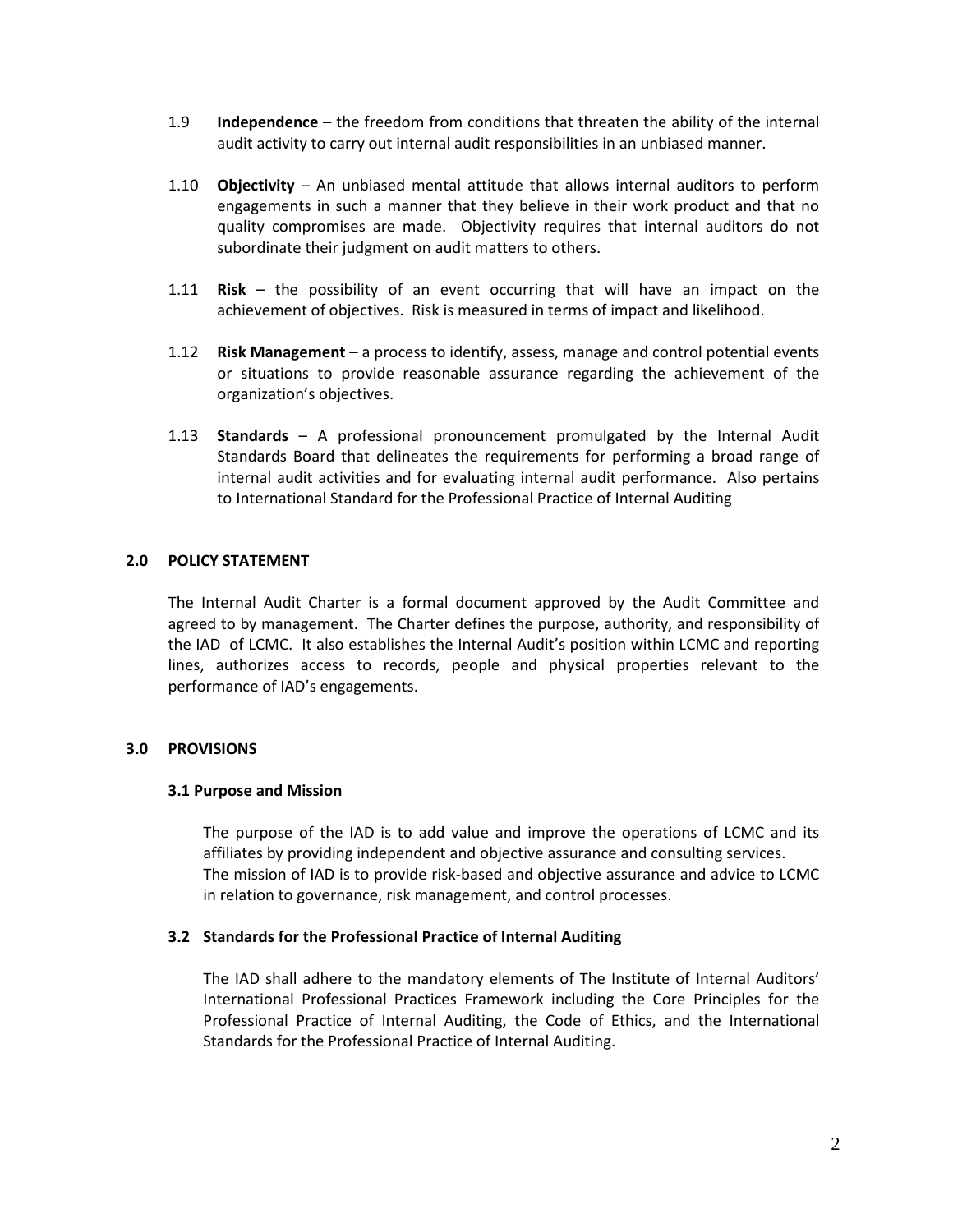# **3.3 Authority**

The IA Manager shall report functionally to the Audit Committee of the Board and administratively to the Chief Finance Officer. To establish, maintain and assure that the IAD has sufficient authority to fulfill its duties, it shall submit to the Audit Committee for approval the following:

- this Charter
- risk-based internal audit plan
- IAD's budget and resource plan

The IA Manager shall have unrestricted access to and communicate and interact directly with the Audit Committee, as deemed appropriate.

The IAD shall have the authority to:

- Access all records, properties and personnel pertinent to carrying out any engagement, subject to accountability for confidentiality and data privacy and safeguarding of records and information.
- Select subjects of review and frequencies of such review, determine scope of work, and apply techniques required to accomplish audit objectives and issue reports.
- Obtain resources for the accomplishment of its tasks, assistance from the necessary personnel, as well as other specialized services from within or outside of LCMC in order to complete the engagement.

## **3.4 Independence and Objectivity**

The IA Manager shall ensure that the IAD remains free from any conditions that could threaten the ability of the internal auditors to carry out their responsibilities objectively.

The Internal Auditors shall maintain an unbiased mental attitude to allow them to perform engagements objectively and not compromise the quality of their data gathering and reports. They shall not subordinate their judgment on audit matters to others.

The Internal auditors shall have no direct operational responsibility or authority over any of the activities audited. Accordingly, internal auditors shall not engage in the following activities:

- Assessing specific operations for which they had responsibility within the previous year.
- Performing any operational duties for LCMC or its subsidiaries/affiliates
- Initiating or approving transactions external to the IAD
- Directing the activities of any employee not employed within the IAD except to the extent that such employee has been appropriately assigned to auditing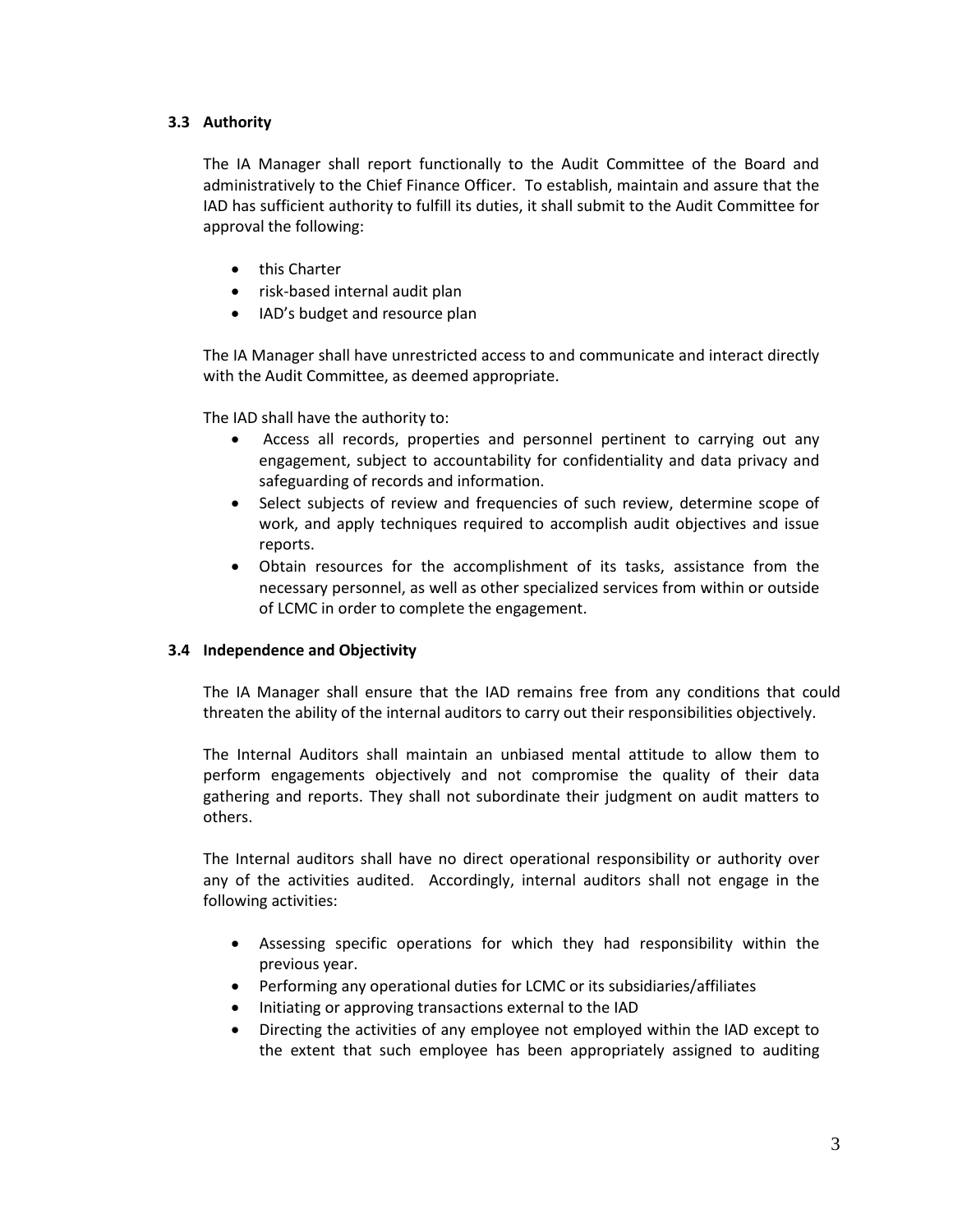teams or to otherwise assist internal auditors (e.g. during Environmental Management Systems (EMS) audit)

Where the IA Manager has or is expected to have roles and/or responsibilities that fall outside of internal auditing, safeguards will be established to limit impairments to independence or objectivity.

Internal Auditors shall:

- Disclose any impairment of independence or objectivity, in fact or appearance, to appropriate parties
- Exhibit professional objectivity in gathering, evaluating and communicating information about the activity or process being examined.
- Make balanced assessments of all available and relevant facts and circumstances
- Take necessary precautions to avoid being unduly influenced by their own interests or by others in forming judgments.

The IA Manager shall confirm to the Audit Committee, at least annually, the organizational independence of the IAD and disclose to the Audit Committee any inappropriate attempts from the Executive Management or department heads to alter their audit reports.

## **3.5 Scope of Internal Audit Activities:**

The scope of internal audit activities encompasses, but is not limited to, objective examinations of evidence for the purpose of providing independent assessments to the Audit Committee, executive management and outside parties on the adequacy and effectiveness of governance, risk management and control processes for LCMC and its subsidiaries/affiliates.

## **3.6 Internal Audit Plan**

The IA Department shall develop a flexible, risk-based annual internal audit plan which sets out the list and schedule of audit engagements and activities for the coming years. The risk-based internal audit plan shall be developed based on a prioritization of the audit universe using a risk-based methodology, including the inputs from section/department heads, corporate officers, executive management and Audit Committee, if any. The IA Manager shall review and adjust the plan, as necessary, in response to changes in the organization's business, risks, operations, programs, systems and controls. Any significant deviation from the approved internal audit plan shall be communicated to Chief Finance Officer and the Audit Committee.

## **3.7 Reporting and Monitoring**

A written report shall be prepared and issued by the IA Manager or designee following the conclusion of each internal audit engagement and shall be distributed as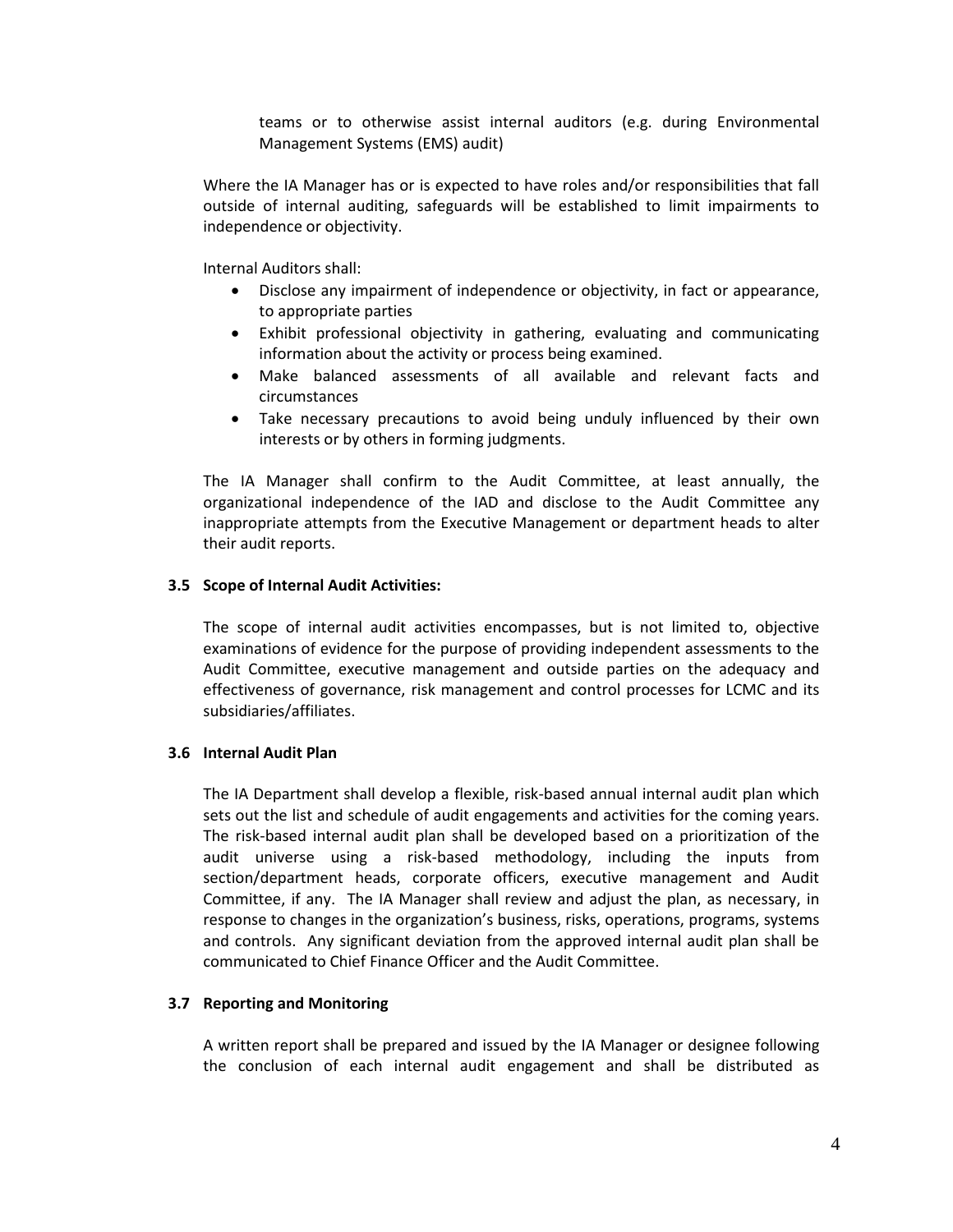appropriate. Internal audit results shall also be communicated to the Audit Committee during the quarterly meetings or otherwise as directed by the Audit Committee.

The internal audit report shall include management's response and corrective action taken or to be taken with regard to the specific findings and recommendations. Management's response, whether included within the original audit report or provided thereafter by responsible officers of the audited department should include a timetable for anticipated completion of action to be taken and an explanation for any corrective action that will not be implemented.

#### **3.8 Quality Assurance and Improvement Program**

The IAD shall maintain a quality assurance and improvement program that covers all aspects of the internal audit activity. The program will include an evaluation of the internal audit activity's conformance with the Definition of Internal Auditing and the Standards and an evaluation of whether internal auditors apply the Code of Ethics. The program also assesses the efficiency and effectiveness of the internal audit activity and identifies opportunities for improvement.

#### **4.0 RESPONSIBILITY**

#### **4.1 Internal Audit Department:**

The IAD shall be responsible for the evaluation of the:

- 4.1.1 Risk exposure relating to the achievement of LCMC's strategic objectives
- 4.1.2 Reliability and integrity of information and the means used to identify, measure, classify and report such information
- 4.1.3 Systems established to ensure compliance with the policies, plans, procedures, and applicable legal, regulatory and environmental requirements and standards which could have a significant impact on the organization
- 4.1.4 Means of safeguarding assets and, as appropriate, verifying the existence of such assets
- 4.1.5 Effectiveness and efficiency with which the resources are employed.
- 4.1.6 Terms of acquisition of assets, their usage and maintenance.
- 4.1.7 Operations or programs to ascertain whether results are consistent with established objectives and goals.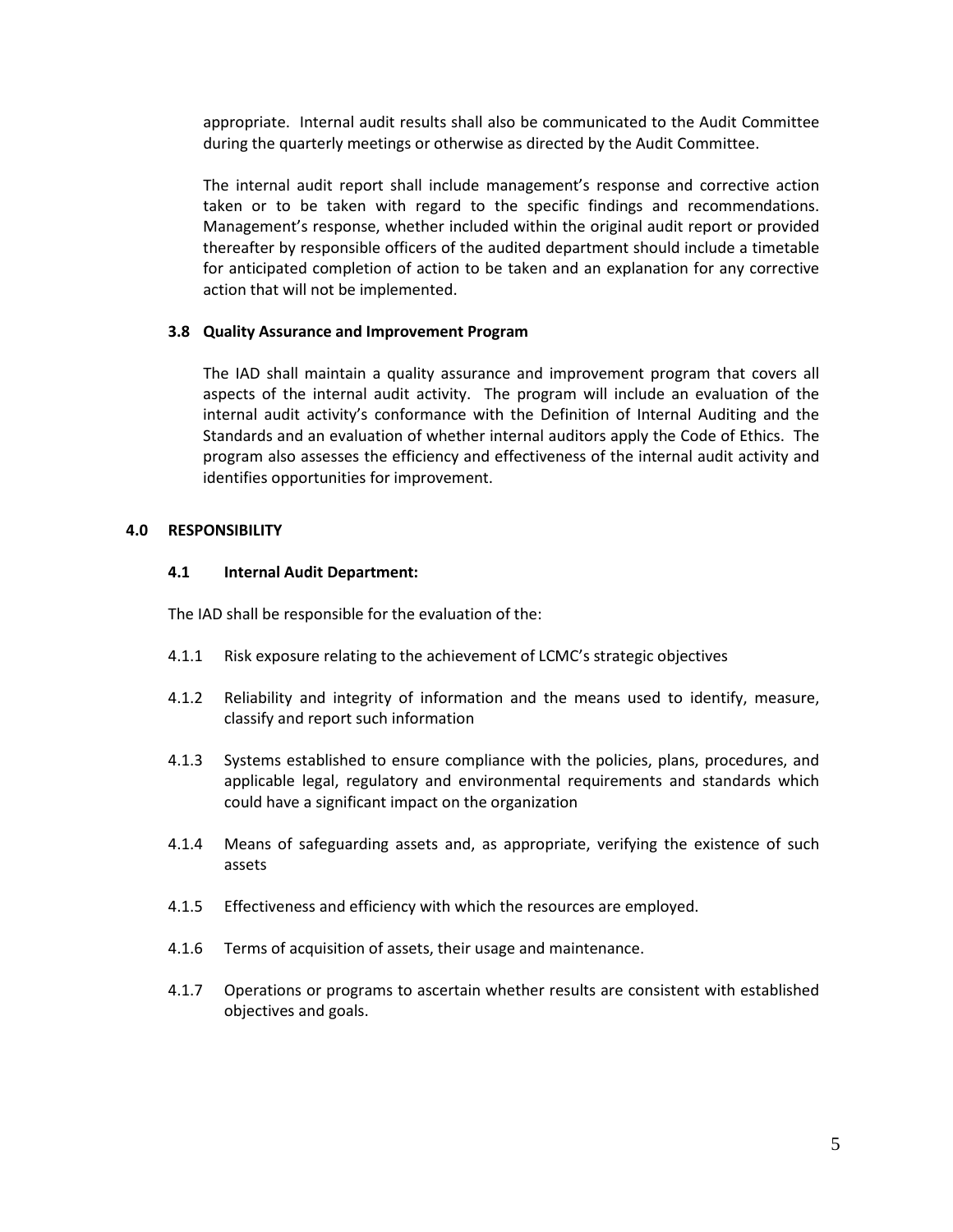- 4.1.8 Effectiveness and efficiency of governance, risk management and control processes. Opportunities for improvement of these processes, if any, shall be communicated to the appropriate level of management.
- 4.1.9 Significant risk exposures and control issues, including fraud risks, governance issues and other matters needed or requested by the Audit Committee.
- 4.1.10 Specific audit engagements at the request of the Audit Committee or executive management, as appropriate.

#### **4.2 Internal Audit (IA) Manager**

The IA Manager shall:

- 4.2.1 Submit, at least annually, to executive management and the Audit Committee a flexible, risk-based internal audit plan for review and approval. The internal audit plan shall consist of a work schedule and resource requirements for the next calendar year.
- 4.2.2 Communicate to executive management and the Audit Committee the impact of resource limitations on the internal audit plan, if any.
- 4.2.3 Communicate to executive management and the Audit Committee any significant interim changes to the internal audit plan
- 4.2.4 Ensure that each engagement in the internal audit plan is executed, including the establishment of objectives and scope, the assignment of appropriate and adequately supervised resources, the documentation of work programs and testing results and the communication of engagement results, conclusions, and recommendations to appropriate parties.
- 4.2.5 Manage the follow-up of corrective action plan addressing the engagement findings and report periodically to the Audit Committee any corrective action/corrections not effectively implemented.
- 4.2.6 Ensure that the principles of integrity, objectivity, confidentiality and competency are applied and upheld.
- 4.2.7 Ensure that the IAD collectively obtains the knowledge, skills and other competencies needed to meet the requirements of the Internal Audit Charter.
- 4.2.8 Ensure that trends and emerging issues that could impact the organization are considered and communicated to executive management and the Audit Committee as appropriate.
- 4.2.9 Ensure emerging trends and successful practices in internal auditing are considered.